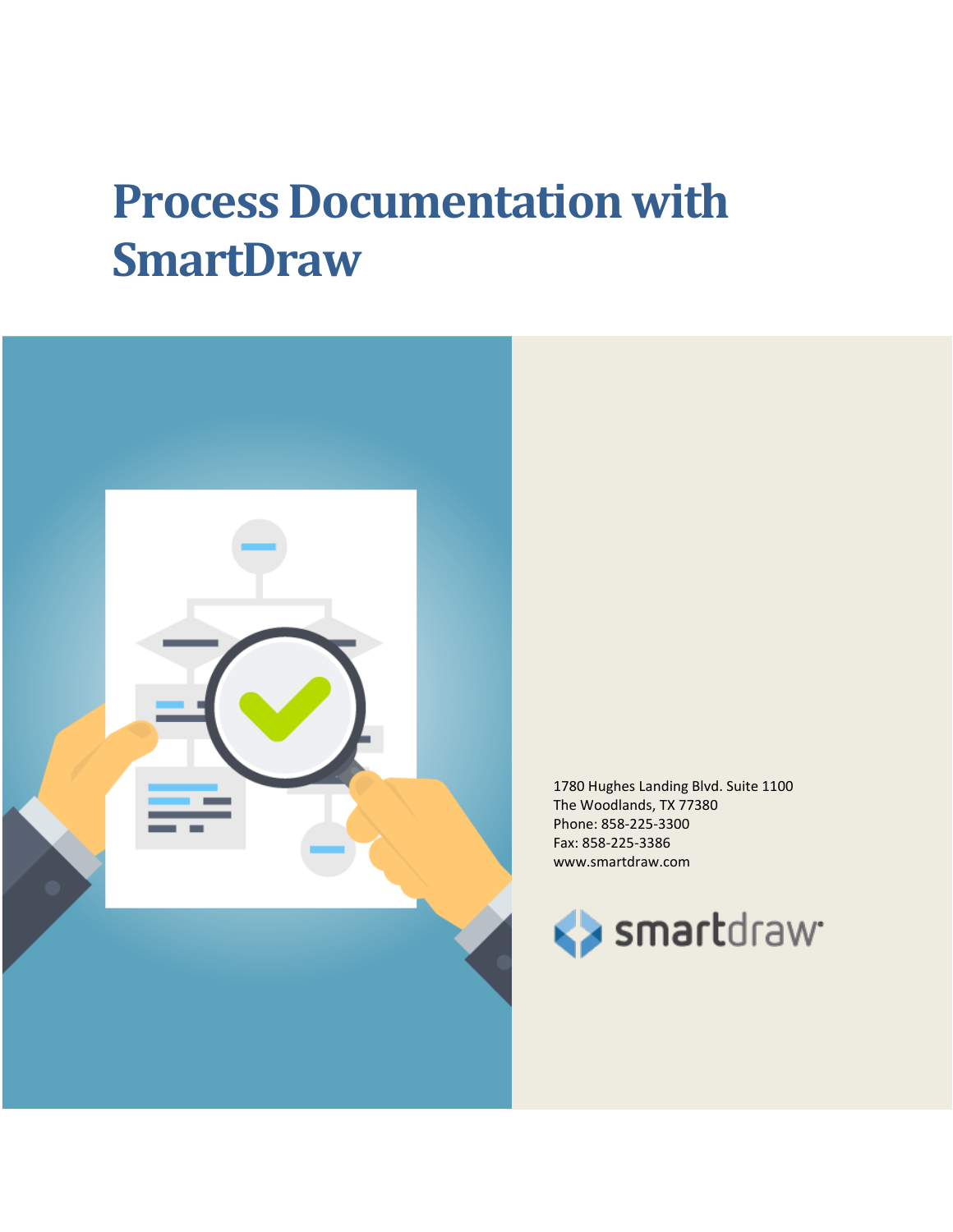SmartDraw's powerful diagramming tool and smart templates revolutionize the way processes are documented and managed in many companies in the Fortune 500. Binders filled with documents on a shelf are now obsolete. In their place, SmartDraw offers a collection of hyperlinked flowcharts that anyone in the organization can easily navigate like a web site. This collection of flowcharts can serve as an electronic model of an organization. It breaks complex processes into smaller, more manageable chunks and links everything together. Documenting processes using SmartDraw is extraordinarily faster than traditional methods. It gives you a result that is complete and easy to access and update. Best of all, it is something that employees actually use.

Companies that document their processes using SmartDraw are discovering real, measurable return on both time and money invested. Here are some of the results:

- Productivity increases *companywide* by 25%
- Training time is reduced by as much as 80%
- Quality is more consistent and predictable
- Redundancies are found and eliminated

Employees at every level gain visibility into exactly how things are done. This is critical for effective management and implementation.

## **Why Documenting Processes is Essential**

The advantages of documenting the processes in your organization are obvious:

- **Flexibility**: Both new and existing employees can immediately learn the right way to perform any job.
- **Quality:** If everyone on the team performs a job in the same way each time, the outcome is predictable and consistent.
- **Visibility:** Management can see exactly how each job is meant to be performed.
- **Process Improvement:** You can't improve the way your organization gets its work done unless you know how it's being done now.

In addition to these benefits there are many external pressures that require processes to be documented. For example:

- **BPM Automation**: Documenting processes is a prerequisite for automated BPM (Business Process Management).
- **ERP**: Documenting processes is required as part of an Enterprise Resource Planning implementation.
- **Company Sale**: Documenting processes is an important preparation when positioning a company for eventual sale.
- **Compliance**: Various legislation and regulatory bodies, like the Sarbanes–Oxley Act and The

**"Documenting our processes with SmartDraw has benefited L+L through helping us to better understand roadblocks and inefficiencies in our processes."**

**Bob Dixon** President, Digital Division, L + L Printers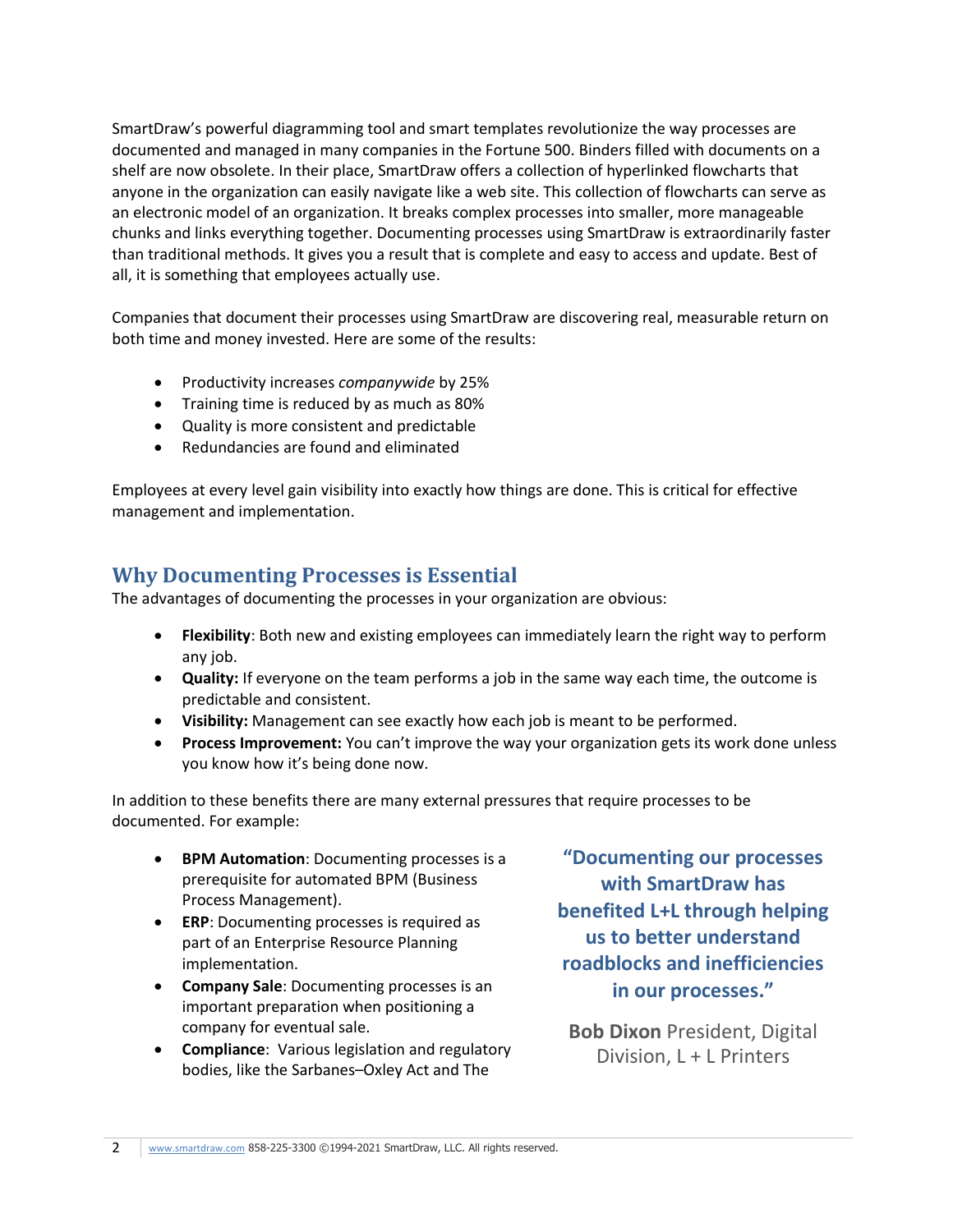Joint Commission for example, often require extensive process documentation.

• **Customers**: Some customers may require ISO or other quality certifications as a prerequisite for doing business.

Despite the benefits or requirements, many organization resist documenting their processes. Why? Because of the pain that traditional methods inflict. Process documentation is often viewed as:

- **Time-consuming, disruptive, and expensive**: Traditional methods are slow and distract team members from normal productive activities.
- **Incomplete**: Not all processes are documented and those that are may be difficult to find (i.e., the big binder on a shelf somewhere). Team members are unaware that documentation for a process, or even the process itself, exists.
- **Ineffective**: The result is a binder of difficult-to-understand documentation that no one looks at and that soon becomes stale.

SmartDraw provides a revolutionary advance in the field of process documentation and management that eliminates the pains described above. SmartDraw lets you create a collection of hyperlinked visuals that functions like a web site.

This collection of linked flowcharts is a complete electronic model of an organization. It separates, complex processes into smaller components that are easy to manage and understand and then links the components to each other. Using SmartDraw, every employee in the organization can immediately identify all of the processes they are responsible for and view the documentation for each one.

SmartDraw makes process documentation painless because:

## **Building a flowchart in SmartDraw is fast**.

By leveraging automated tools and shortcuts, SmartDraw captures final process documentation in one quick pass, reducing the time and cost involved by five-fold compared to traditional methods.

#### **SmartDraw's electronic process documentation is effective and easy to share**.

A collection of SmartDraw flowcharts is a live visual description of every process that is easy to understand, easy to access and easy to maintain so that it is always up to date. Even team members without SmartDraw can have access to it.

## **The Six Innovations of SmartDraw with Process Documentation**

SmartDraw's version of process documetnation is built upon six major innovations.

## **1.Live Documentation**

Process documentation using SmartDraw takes the form of an interactive collection of interlinked flowcharts stored on your own file server or on SmartDraw's web site. Everyone in the organization has access to the collection and can easily find the processes that they are responsible for. If updates need to be made, they are reflected immediately in the live collection.

## **2.Process Hierarchy**

Instead of attempting to document a complex process with a single complex flowchart, SmartDraw lets you break it into a hierarchy of processes and sub-processes that are hyperlinked together like a web site.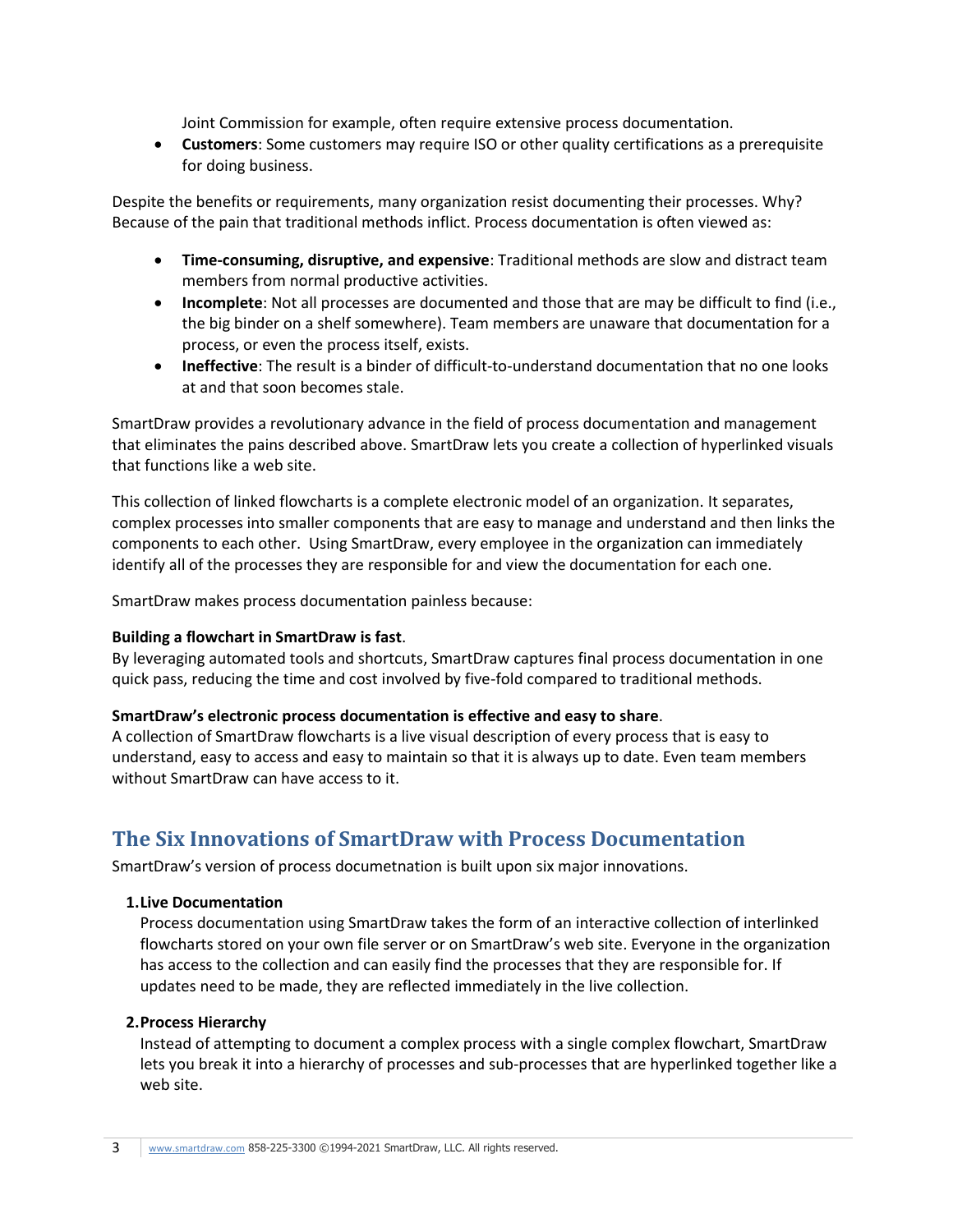## **3.Systematic Process Discovery**

SmartDraw recommends you begin by identifying the small number of top-level *master* processes that are at the core of any organization. The remaining processes are then identified by systematically drilling down into the sub processes from each master process. As each new layer of detail is revealed, new processes are discovered until all processes are identified down to the desired level of detail.

#### **4.One-Pass Process Capture**

By using SmartDraw to document processes as flowcharts in real time, SmartDraw lets teams capture an entire tree of processes as finished flowcharts in one interview with the person who performs them. This is a radical improvement compared with traditional methods.

#### **5.Visual Grammar**

When visuals, like flowcharts, are used to communicate with many different people across an organization, standardized formatting is necessary. Using SmartDraw, the flowcharts and other visuals adhere to the rules of visual grammar to ensure a common format that leads to maximum comprehension by everyone in the organization.

#### **6.Easy Sharing**

One of the things every person involved in process documentation wants to do is share their process with other team members, compliance officers, agencies, supervisors and more. Until now the only way to do this was to email them a static image, or a PDF, or just print out the flowchart and hand it to them or worse, let it collect dust in a binder somewhere. Now with SmartDraw, anyone documenting a process can email anyone a link to their collection of flowcharts and let them see their diagrams in their web browser. They scan scroll around, zoom in and out, change pages, and even click on any hyperlinks to dig down into sub-processes. They don't need to own SmartDraw and they won't need to sign up for an account to view the flowcharts. You can also control how much access you give them whether they can just read or edit the documentation. Now sharing and collaborating are as they should be: intuitive and hassle free.

Let's examine each of the six innovations in greater detail.

## **Live Documentation**

SmartDraw's makes it easy for team members to do process documentation live by interviewing whoever is responsible for a process or set of processes and taking notes directly in a flowchart. The documentation also remains alive because it's easy to access and update at any time instead of collecting dust on a shelf.

To document an organization's processes most efficiently, any team will want to start with the master process. This is the most high-level view of what the business does. From here, the team will want to branch off into specific processes and find the people responsible for that process. While interviewing, they can drill down into details by creating additional sub-processes as necessary. Once the documentation is complete, the master process chart provides links to all of the sub-processes for the organization. This hierarchy makes it easy for anyone to intuitively find the information they're looking for at any time.

Each member of the organization can use SmartDraw to browse through the documentation to quickly find the information they need. Users with the responsibility to update the documentation can modify it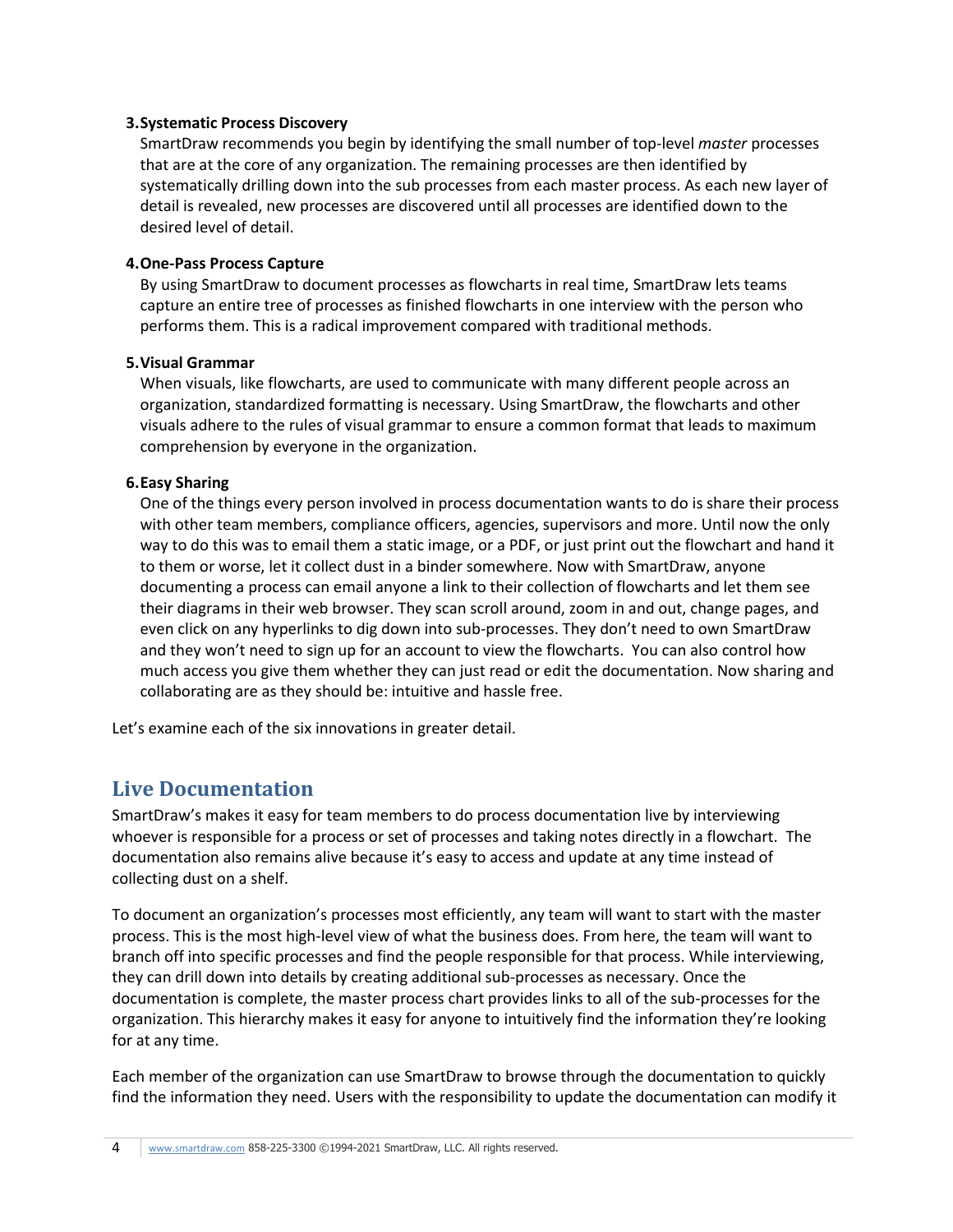and everyone else will immediately see the updated results. The collection of visual document files is stored on a file server, with shared access. Read/write permission can be implemented using the operating system or a document management system such as SharePoint. This contrasts with traditional methods of publishing process documentation in printed form stored in a ring binder, where there is no easy way to find the processes unless you know their exact name and no easy way to update any processes as they change. Too often traditional process documentation is filed away, ignored and forgotten.

## **Process Hierarchy**

Processes are naturally hierarchical. When most people describe a process they summarize multiple steps into one summary step. For example, when closing the end of the month the controller might describe his process as:



Each of these steps actually represents a whole additional process. For example, the "Make Entries for Remaining Expenses" step is itself a process:



Even in this sub process, the step of "Enter the Expense for the Previous Month" could be another process that describes the steps of making an entry into the accounting system and so on. You can drill down to the level of detail you desire.

SmartDraw's flowcharts reflect this natural hierarchy and use hyperlinks to allow a viewer of the documents to click on a shape and drill down to the sub-process it represents, in much the same way as you'd navigate a web site.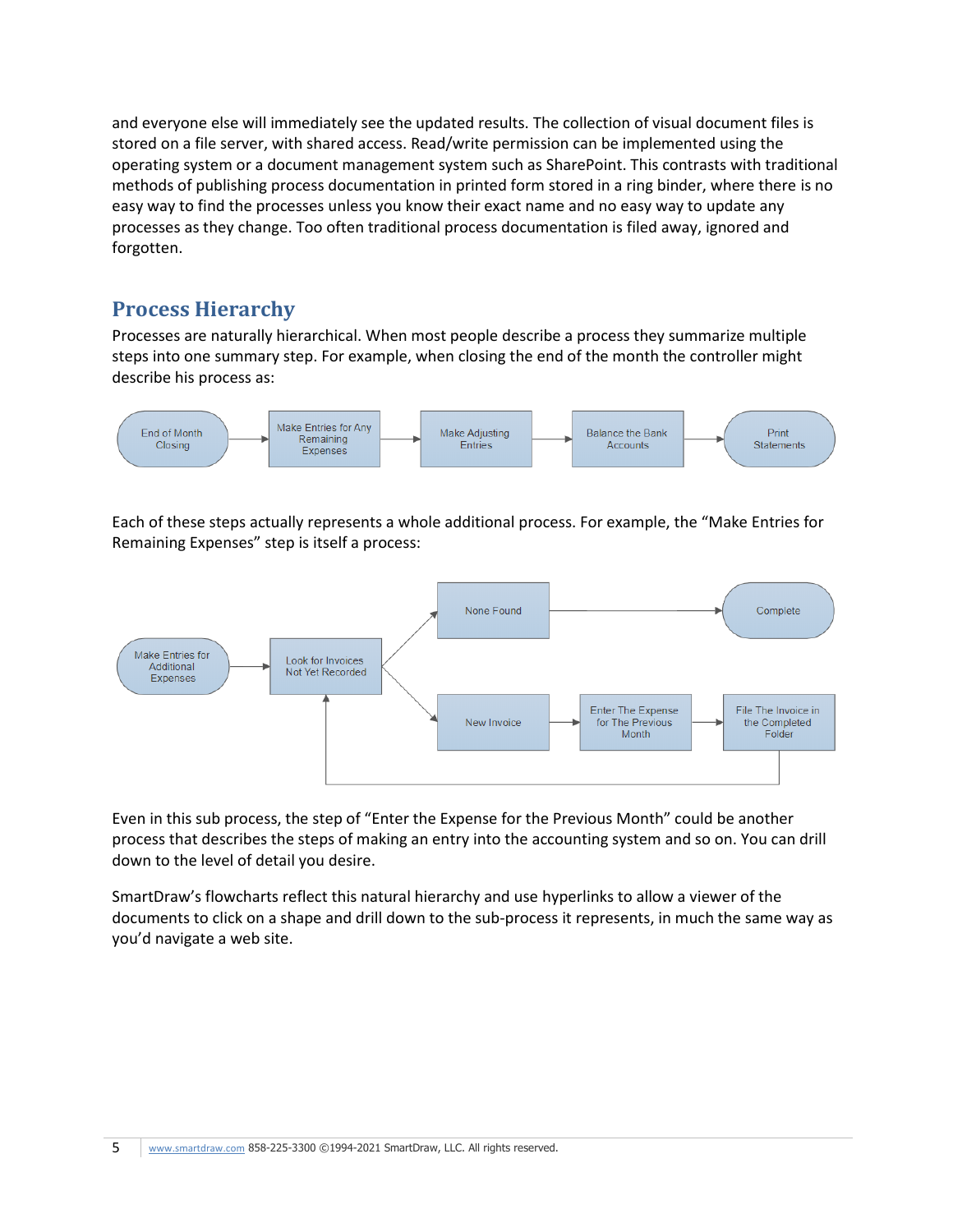

The traditional way of documenting this process would be to combine all of the steps in all of the sub processes into one large flowchart with many steps. The result is something that needs to be printed on a poster-sized sheet of paper and is incomprehensible to 95% of the people that have the misfortune to look at it.

Using a hierarchy of linked charts allows people to focus on the key steps of the top-level process without being distracted by the details, while still being able to drill down to the details as needed.

## **Systematic Process Discovery**

The natural hierarchy of processes provides a structured approach to systematically discover and document all of the processes in an organization. SmartDraw intuitively lets you systematically drill down from the master process to the finest level of granularity.

Most organizations have a relatively small number of master processes. A master process is one that stands alone and is not part of any other process hierarchy. It stands at the top of a hierarchy and is sometimes called a top-level process.

For example, a printing company has one master process for originating and fulfilling orders (the *production process*), plus other administrative master processes like HR and Accounting.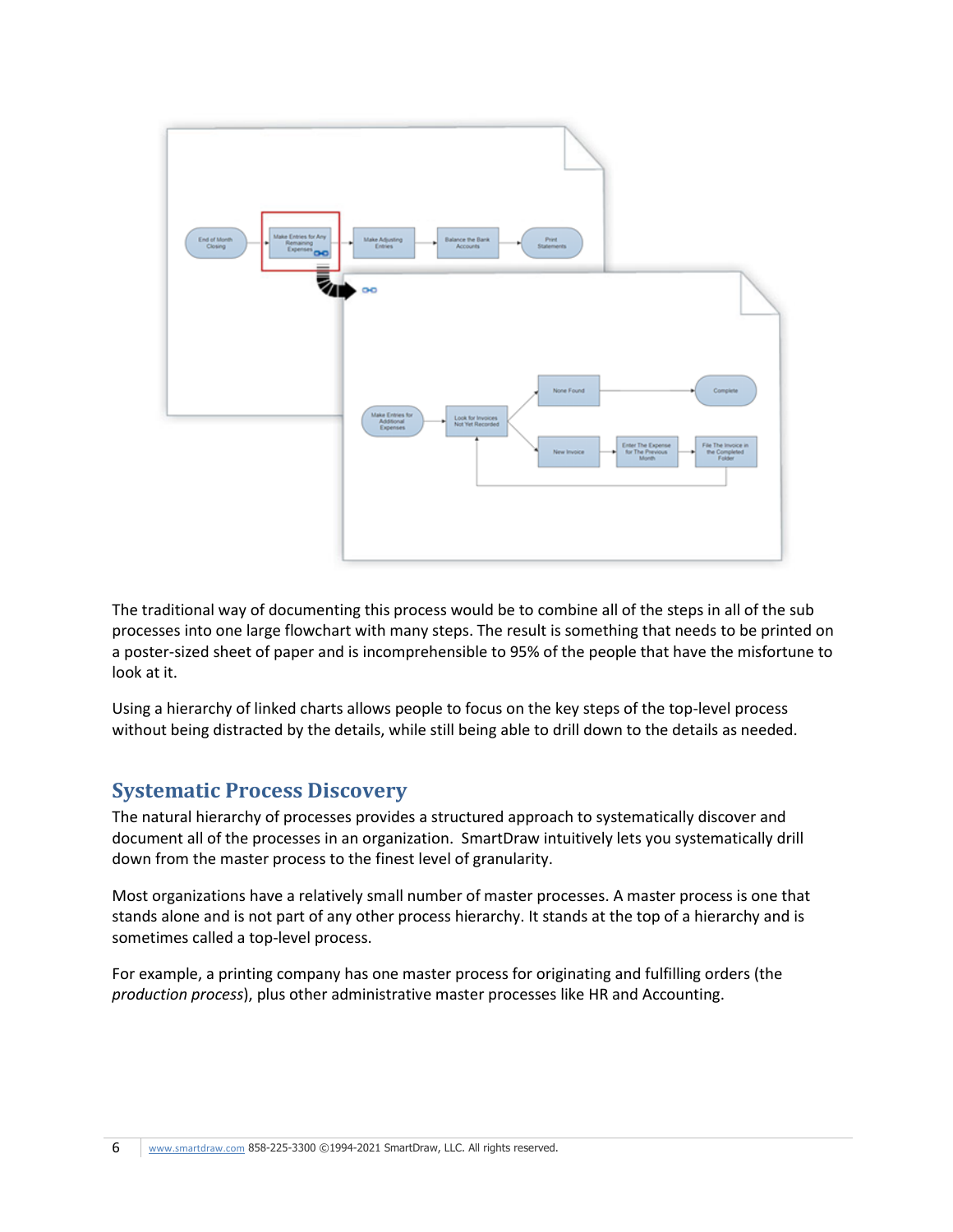

Process discovery begins by identifying the top-level master processes in an organization and then documenting them as a small number of summary steps.

Each summary step is then used a starting point to drill into the details of the sub processes that it represents. Processes are discovered and documented down to the level of detail desired, while building a flowchart for each one, and then linked together into a collection.

This is a comprehensive and systematic process unlike the traditional method that depends on individuals within an organization volunteering the processes they can recall.

This systematic approach not only ensures that nothing that is missed, but also provides context for every process in your organization. Instead of a random collection of isolated processes, you can instantly see how each process fits within the organization and how they interact.



**Random Collection of Processes** 

**Organized Set of Processes**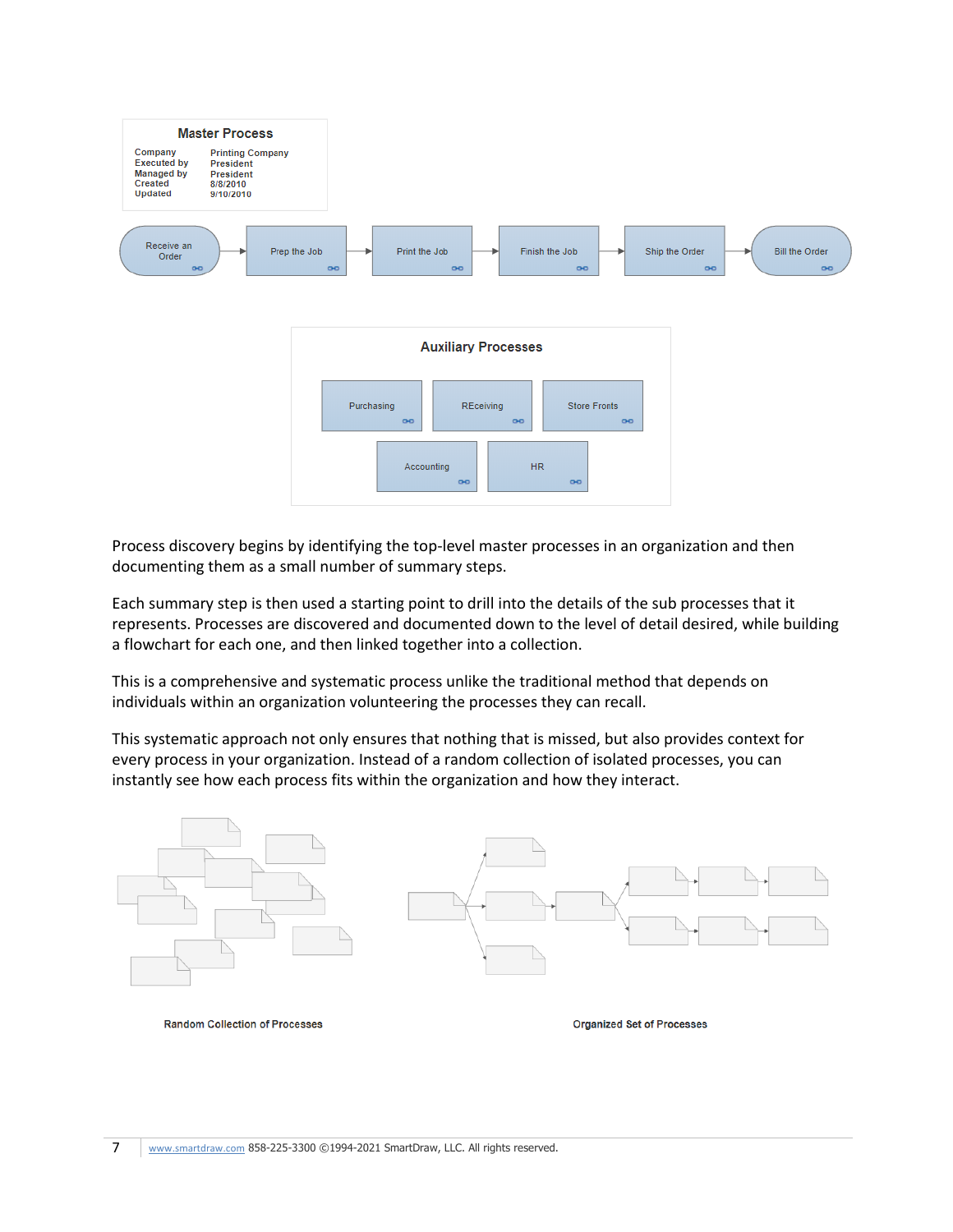# **One-Pass Process Capture**

SmartDraw makes it easy to capture processes in real time by interviewing the people who carry them out. Traditional diagramming software used to create process charts is too slow and hard to use to create flowcharts during an interview. In traditional process documentation, flowcharts are created later based on the written notes taken during an interview. This leads to an iterative process of presenting the flowchart at a later meeting, getting feedback, making changes, and so on.



*Traditional Capture Method*

SmartDraw is so easy to use it lets you capture a process in one pass. By allowing the interviewer to create a flowchart of the process during the interview, no notes are necessary. Instead the final flowchart can be created and approved in a single interview. Companies that use SmartDraw for process documentation show gains up to a five-fold increase in the rate of process capture compared to traditional methods.





## **Visual Grammar**

When we write we follow accepted rules:

- We spell words in a standard way
- We put a space between words
- We arrange the words in lines that read from left to right.
- We read lines on the page from top to bottom
- We use the same font, size, and color for the text unless we intend to show special *emphasis*.
- We use sentences and other punctuation
- We form paragraphs and arrange lines so that they line up on the left

Following these rules makes written communication universally accessible. We can pick up a document written by someone else and immediately read and comprehend it. We don't have to think about the way it's formatted. We can just focus on the content.

The same is not generally true of visual documents. Search for "flowchart" in Google image search and you get the following results: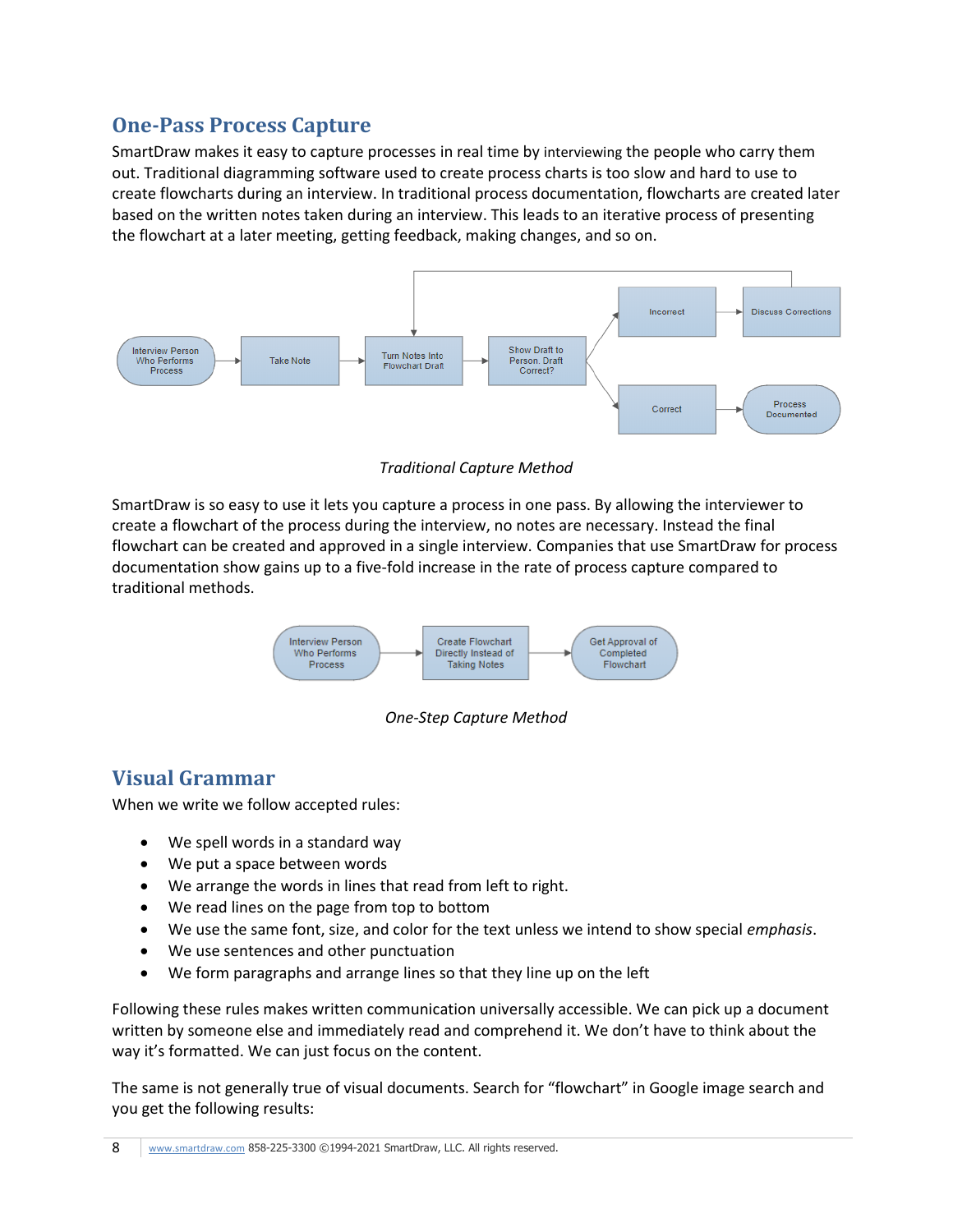

There is nothing uniform about these charts. They flow from top to bottom, left to right and right to left all on the same chart! Colors and shape outlines are used indiscriminately. Most of these charts were probably created for either just the author, or a couple others to use. With a limited audience rules are not so important. However, if an entire organization is going to view hundreds of related flowcharts and other visuals, then a set of accepted design standards is necessary. Otherwise their effectiveness in communicating will be reduced considerably.

All visuals created using SmartDraw follow the same standards, or Visual Grammar. There are two rules that apply to all visuals:

- 1. The Consistency Rule
- 2. The One-Page Rule

And two more special rules for flowcharts:

- 3. The Left-to-Right Rule
- 4. The Split Path Rule

# **The Consistency Rule**

The Consistency Rule says that the appearance of equivalent shapes, lines, and text in a visual should be consistent (i.e. the same).

For example, SmartDraw flowcharts use the same color, same font and same size for each equivalent shape. Only the start and end shapes have a different outline to indicate their status as starting and ending points. Shapes with hyperlinks to sub processes are blue. Shapes that represent a decision are dark gray.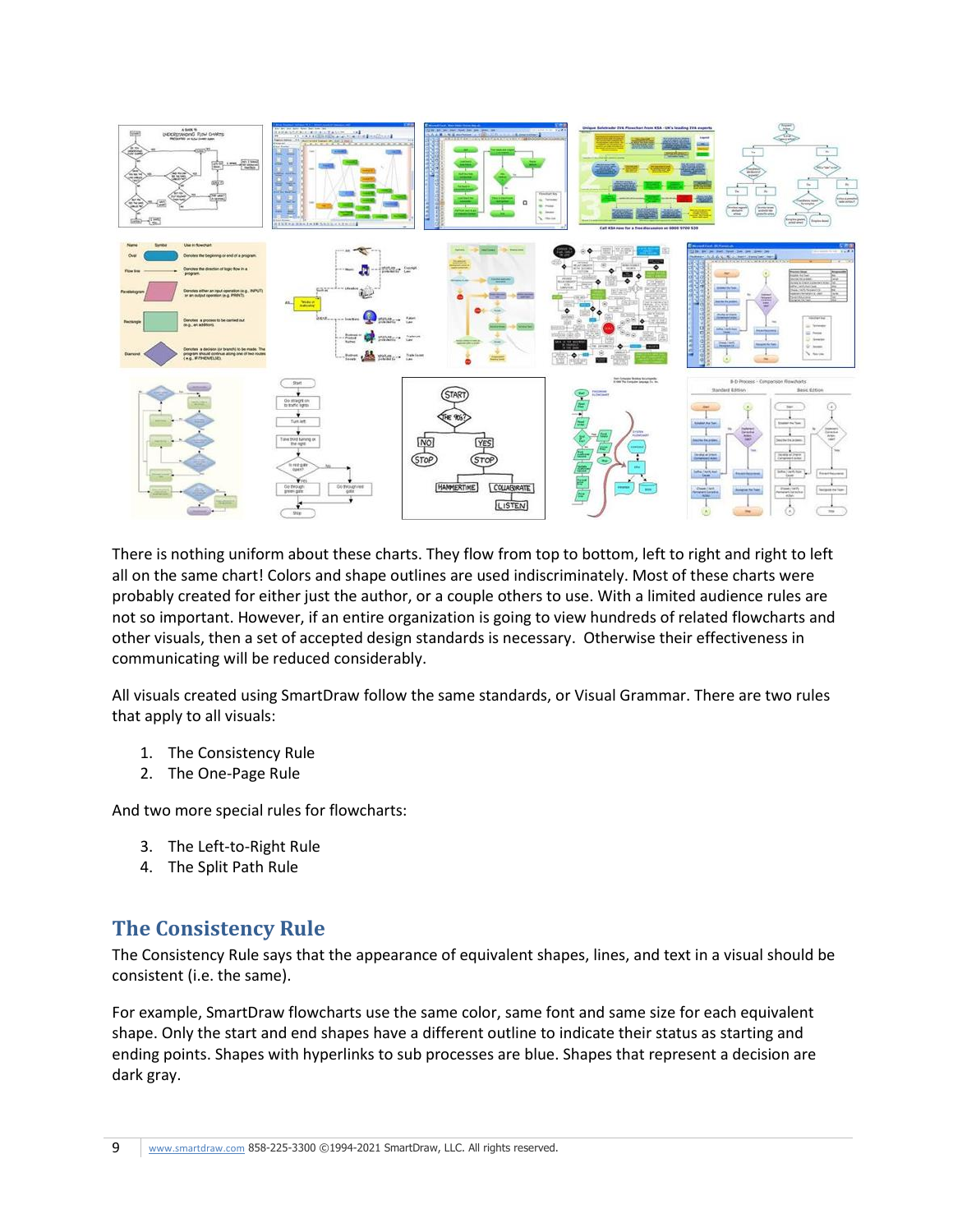# **The One-Page Rule**

The One-Page Rule states that the visual should fit on one page and the text should remain readable.

To be effective, a visual must be viewed as a whole and so it should fit on a single page or a screen. Because of their interlinked nature, SmartDraw visuals are best viewed on screen.

However, there may be cases when printing is necessary. In these cases visuals can be scaled down to fit on a single page but not by so much that the text in the shapes is no longer readable, otherwise, the visual fails to communicate at all.

This rule is common sense but is also the rule most often violated. What happens when there is too much information to fit on one page? The answer is to create a hierarchy of multiple linked visuals, each of which does fit on a page.

# **The Left to Right Rule**

In Western cultures, people read from left to right. Flowcharts that flow from left to right are also easier for the average person to read than flowcharts that flow from top to bottom.

# **The Split Path Rule**

Traditionally, a step in a flowchart that represents question or decision has been represented as a diamond with lines coming out of two vertices, one for the path with one answer, the other for a second answer. There are several problems with this:

- 1. A decision symbol immediately introduces two directions of flow in the flowchart, breaking the left to right rule and making the chart harder to follow.
- 2. Most consumers of flowcharts don't know the convention of the diamond as a decision and the change in symbol outline is just a distraction for them.
- 3. Many creators of flowcharts don't know this convention either and so they use diamonds and other shapes inconsistently, resulting in confusion not information.

A split path is immediately understood without special training by virtually everyone. It is intuitive and does not have to be learned.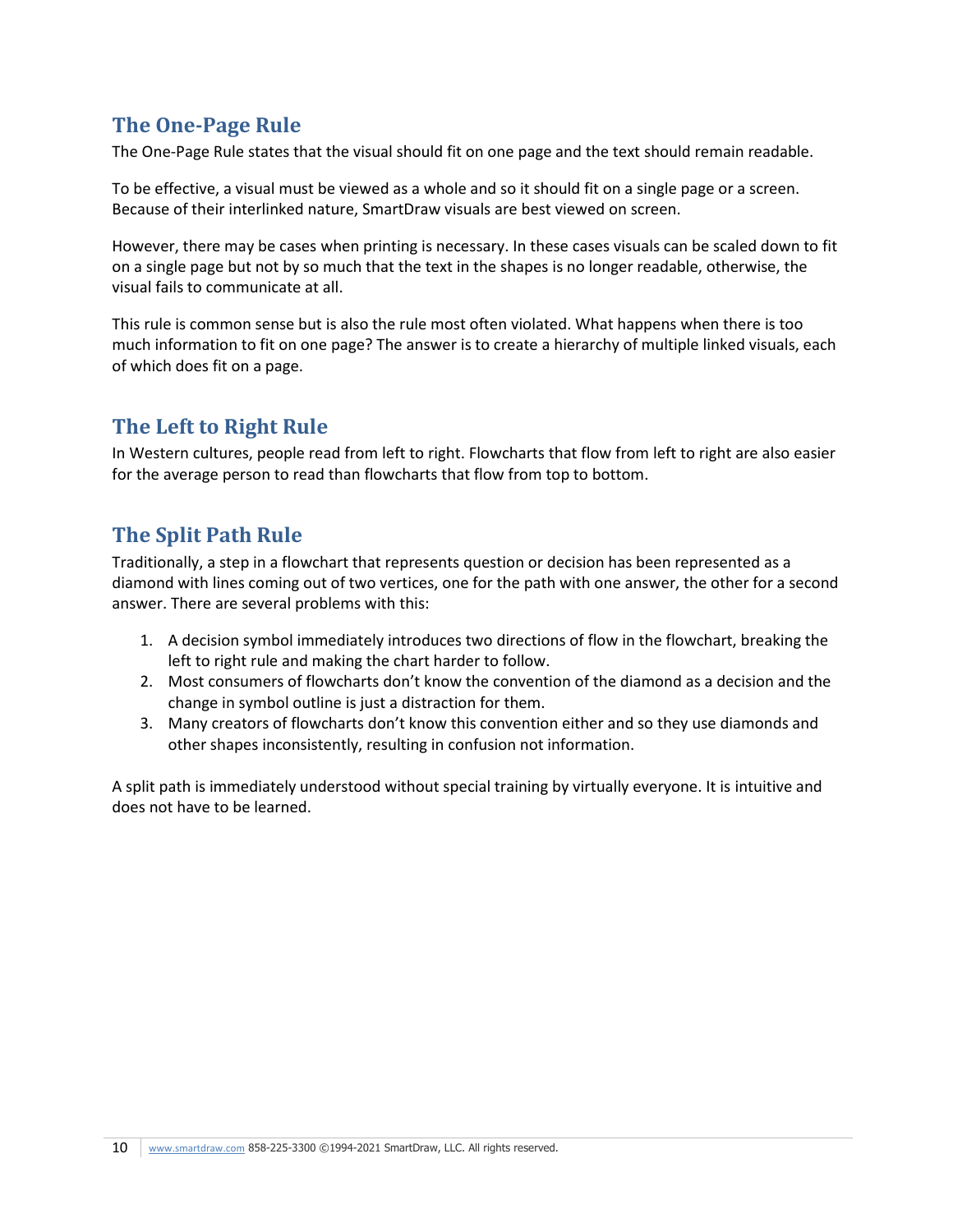Compare these two flowcharts of the same process below.

#### **Split Path**



You can see how introducing the decision symbol causes the flow chart to immediately break the left to right rule as one path now flows vertically.